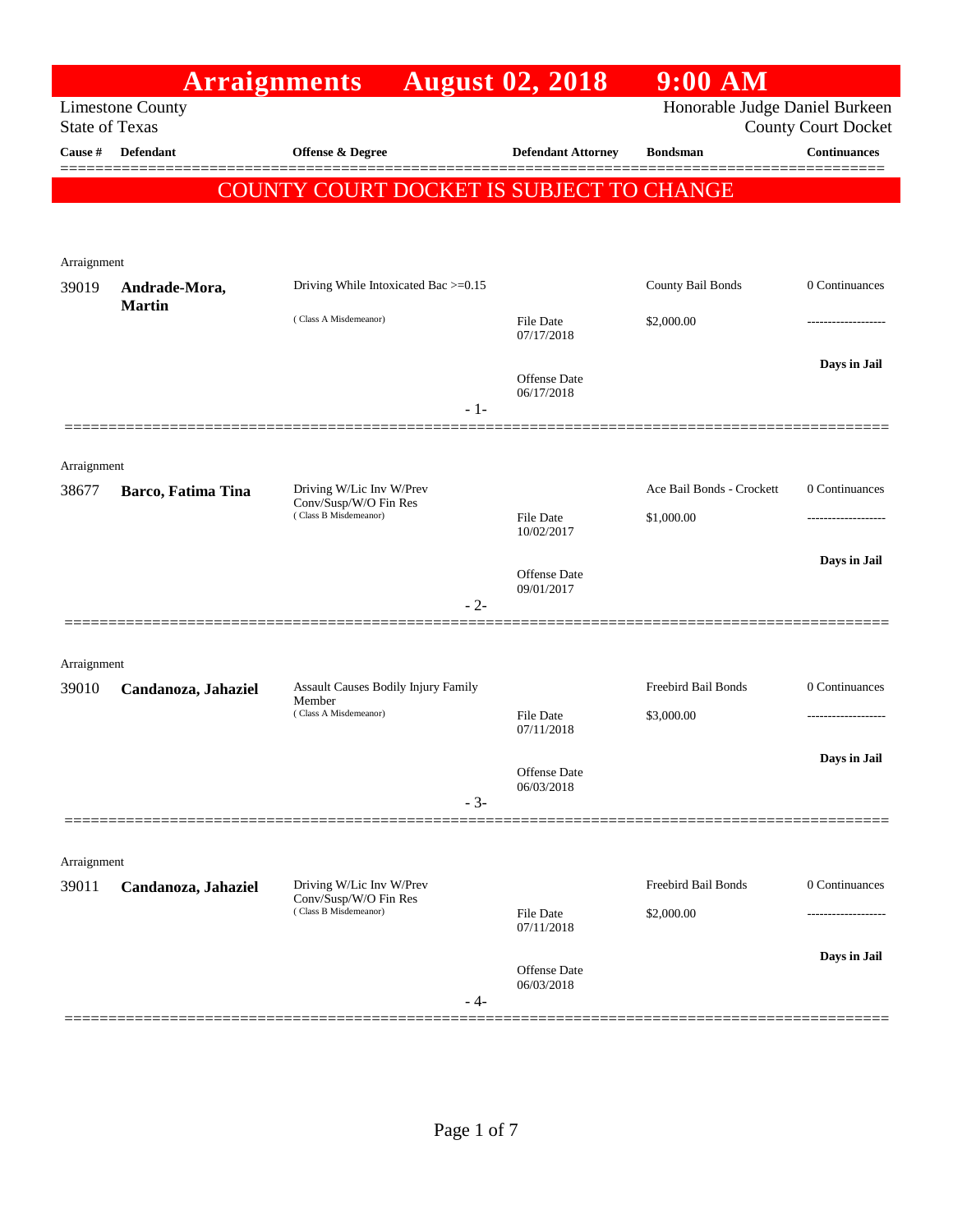|                       | <b>Arraignments</b>             |                                                          | <b>August 02, 2018</b>            | $9:00$ AM                       |                                     |
|-----------------------|---------------------------------|----------------------------------------------------------|-----------------------------------|---------------------------------|-------------------------------------|
| <b>State of Texas</b> | <b>Limestone County</b>         |                                                          |                                   | Honorable Judge Daniel Burkeen  | <b>County Court Docket</b>          |
| Cause #               | <b>Defendant</b>                | Offense & Degree                                         | <b>Defendant Attorney</b>         | <b>Bondsman</b>                 | <b>Continuances</b>                 |
|                       |                                 | COUNTY COURT DOCKET IS SUBJECT TO CHANGE                 |                                   |                                 |                                     |
|                       |                                 |                                                          |                                   |                                 |                                     |
| Arraignment           |                                 |                                                          |                                   |                                 |                                     |
| 39028                 | <b>Chambers, Joe Allen</b>      | Criminal Mischief >=\$100<\$750<br>(Class B Misdemeanor) | <b>File Date</b>                  | County Bail Bonds<br>\$1,000.00 | 0 Continuances<br>----------------- |
|                       |                                 |                                                          | 07/19/2018                        |                                 |                                     |
|                       |                                 |                                                          | Offense Date                      |                                 | Days in Jail                        |
|                       |                                 | $-5-$                                                    | 05/15/2018                        |                                 |                                     |
|                       |                                 |                                                          |                                   |                                 |                                     |
| Arraignment<br>39013  | <b>Coleman, Rachel</b>          | Driving While Intoxicated Bac >=0.15                     |                                   | Personal Bond                   | 0 Continuances                      |
|                       | Leigh                           | (Class A Misdemeanor)                                    | <b>File Date</b>                  | \$2,000.00                      |                                     |
|                       |                                 |                                                          | 07/13/2018                        |                                 |                                     |
|                       |                                 |                                                          | Offense Date                      |                                 | Days in Jail                        |
|                       |                                 | $-6-$                                                    | 11/29/2017                        |                                 |                                     |
|                       |                                 |                                                          |                                   |                                 |                                     |
| Arraignment<br>39009  | Darby, Justin Jared             | Driving While Intoxicated                                |                                   | County Bail Bonds               | 0 Continuances                      |
|                       |                                 | (Class B Misdemeanor)                                    | <b>File Date</b><br>07/11/2018    | \$2,500.00                      |                                     |
|                       |                                 |                                                          |                                   |                                 | Days in Jail                        |
|                       |                                 | $-7-$                                                    | <b>Offense Date</b><br>06/02/2018 |                                 |                                     |
|                       |                                 |                                                          |                                   |                                 |                                     |
| Arraignment           |                                 |                                                          |                                   |                                 |                                     |
| 39021                 | Freeman, Tyvon<br><b>Ramone</b> | Poss Marij <2oz                                          |                                   | County Bail Bonds               | 0 Continuances                      |
|                       |                                 | (Class B Misdemeanor)                                    | File Date<br>07/17/2018           | \$2,000.00                      |                                     |
|                       |                                 |                                                          |                                   |                                 | Days in Jail                        |
|                       |                                 | $-8-$                                                    | <b>Offense</b> Date<br>06/25/2018 |                                 |                                     |
|                       |                                 |                                                          |                                   |                                 |                                     |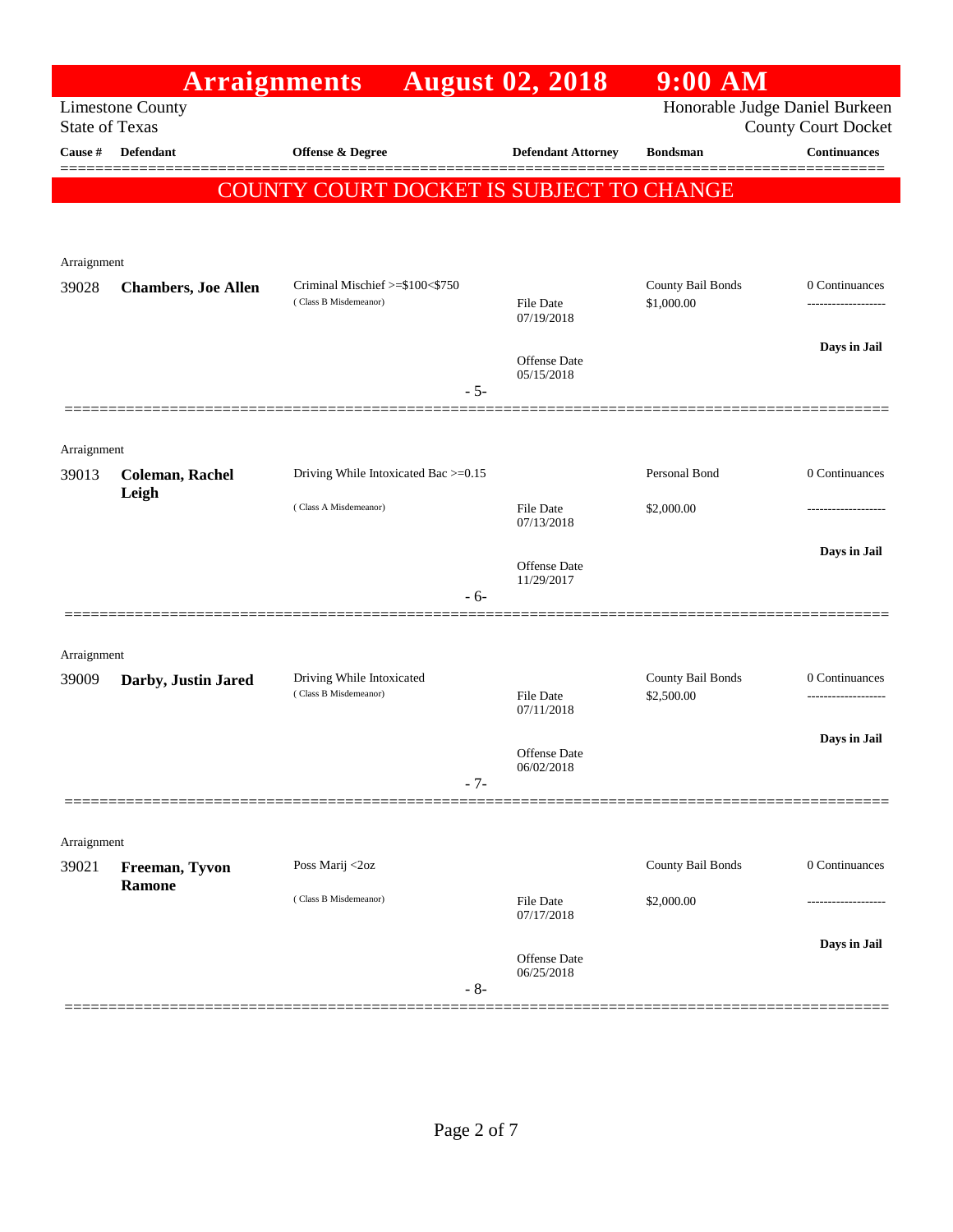|             | <b>Arraignments</b>                              |                                                   |        | <b>August 02, 2018</b>            | $9:00$ AM                       |                                                              |
|-------------|--------------------------------------------------|---------------------------------------------------|--------|-----------------------------------|---------------------------------|--------------------------------------------------------------|
|             | <b>Limestone County</b><br><b>State of Texas</b> |                                                   |        |                                   |                                 | Honorable Judge Daniel Burkeen<br><b>County Court Docket</b> |
| Cause #     | Defendant                                        | <b>Offense &amp; Degree</b>                       |        | <b>Defendant Attorney</b>         | <b>Bondsman</b>                 | <b>Continuances</b>                                          |
|             |                                                  | COUNTY COURT DOCKET IS SUBJECT TO CHANGE          |        |                                   |                                 |                                                              |
|             |                                                  |                                                   |        |                                   |                                 |                                                              |
| Arraignment |                                                  |                                                   |        |                                   |                                 |                                                              |
| 39029       | Garcia, Juan Santos                              | Driving W/Lic Inv W/Prev<br>Conv/Susp/W/O Fin Res |        |                                   | Personal Bond                   | 0 Continuances                                               |
|             |                                                  | (Class B Misdemeanor)                             |        | File Date<br>07/19/2018           | \$2,000.00                      | ----------------                                             |
|             |                                                  |                                                   |        |                                   |                                 | Days in Jail                                                 |
|             |                                                  |                                                   | $-9-$  | <b>Offense</b> Date<br>06/14/2018 |                                 |                                                              |
|             |                                                  |                                                   |        |                                   |                                 |                                                              |
| Arraignment |                                                  |                                                   |        |                                   |                                 |                                                              |
| 39026       | Horn, Cassie Charae                              | Driving W/Lic Inv W/Prev<br>Conv/Susp/W/O Fin Res |        |                                   | County Bail Bonds               | 0 Continuances                                               |
|             |                                                  | (Class B Misdemeanor)                             |        | File Date<br>07/19/2018           | \$1,500.00                      | -------------------                                          |
|             |                                                  |                                                   |        | <b>Offense</b> Date               |                                 | Days in Jail                                                 |
|             |                                                  |                                                   | $-10-$ | 05/18/2018                        |                                 |                                                              |
|             |                                                  |                                                   |        |                                   |                                 |                                                              |
| Arraignment |                                                  |                                                   |        |                                   |                                 |                                                              |
| 39027       | Horn, Cassie Charae                              | Poss Marij <2oz<br>(Class B Misdemeanor)          |        | <b>File Date</b>                  | County Bail Bonds<br>\$1,500.00 | 0 Continuances<br>-------------------                        |
|             |                                                  |                                                   |        | 07/19/2018                        |                                 |                                                              |
|             |                                                  |                                                   |        | <b>Offense</b> Date               |                                 | Days in Jail                                                 |
|             |                                                  |                                                   | $-11-$ | 05/18/2018                        |                                 |                                                              |
|             |                                                  |                                                   |        |                                   |                                 |                                                              |
| Arraignment |                                                  |                                                   |        |                                   |                                 |                                                              |
| 39003       | <b>Hudson</b> , Deandre<br><b>Shocore</b>        | Poss Marij <2oz                                   |        |                                   | County Bail Bonds               | 0 Continuances                                               |
|             |                                                  | (Class B Misdemeanor)                             |        | <b>File Date</b><br>07/09/2018    | \$2,000.00                      |                                                              |
|             |                                                  |                                                   |        |                                   |                                 | Days in Jail                                                 |
|             |                                                  |                                                   |        | <b>Offense</b> Date<br>05/28/2018 |                                 |                                                              |
|             |                                                  |                                                   | $-12-$ |                                   |                                 |                                                              |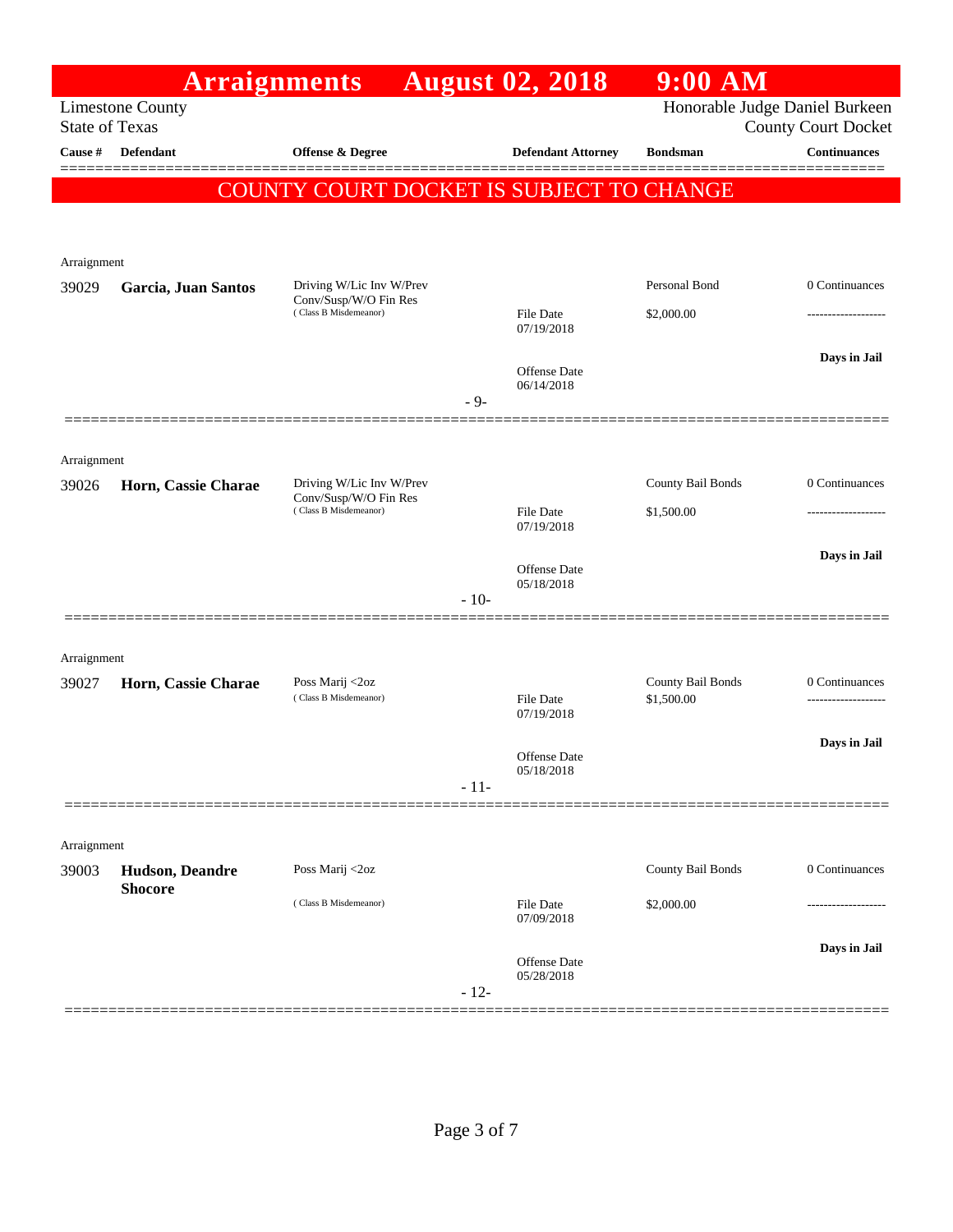|                       | <b>Arraignments</b>            |                                               | <b>August 02, 2018</b>            | $9:00$ AM                  |                     |
|-----------------------|--------------------------------|-----------------------------------------------|-----------------------------------|----------------------------|---------------------|
| <b>State of Texas</b> | <b>Limestone County</b>        |                                               | Honorable Judge Daniel Burkeen    | <b>County Court Docket</b> |                     |
| Cause #               | <b>Defendant</b>               | Offense & Degree                              | <b>Defendant Attorney</b>         | <b>Bondsman</b>            | <b>Continuances</b> |
|                       |                                | COUNTY COURT DOCKET IS SUBJECT TO CHANGE      |                                   |                            | =====               |
|                       |                                |                                               |                                   |                            |                     |
| Arraignment           |                                |                                               |                                   |                            |                     |
| 39004                 | Hudson, Deandre                | Unl Carrying Weapon                           |                                   | County Bail Bonds          | 0 Continuances      |
|                       | <b>Shocore</b>                 | (Class A Misdemeanor)                         | <b>File Date</b>                  | \$2,500.00                 |                     |
|                       |                                |                                               | 07/09/2018                        |                            |                     |
|                       |                                |                                               | <b>Offense Date</b>               |                            | Days in Jail        |
|                       |                                | $-13-$                                        | 05/28/2018                        |                            |                     |
|                       |                                |                                               |                                   |                            |                     |
| Arraignment           |                                |                                               |                                   |                            |                     |
| 39020                 | Jackson, James Ray,            | Assault Causes Bodily Injury Family<br>Member | Reed, Stephen M.                  | Stephen Reed               | 0 Continuances      |
|                       | Jr.                            | (Class A Misdemeanor)                         | <b>File Date</b>                  | \$1,000.00                 |                     |
|                       |                                |                                               | 07/17/2018                        |                            | Days in Jail        |
|                       |                                |                                               | Offense Date<br>06/14/2018        |                            |                     |
|                       |                                | $-14-$                                        |                                   |                            |                     |
|                       |                                |                                               |                                   |                            |                     |
| Arraignment           |                                | Driving W/Lic Inv W/Prev                      |                                   | County Bail Bonds          | 0 Continuances      |
| 39018                 | Keefer, William<br>Alonzo, III | Conv/Susp/W/O Fin Res                         |                                   |                            |                     |
|                       |                                | (Class B Misdemeanor)                         | <b>File Date</b><br>07/17/2018    | \$1,500.00                 |                     |
|                       |                                |                                               | <b>Offense</b> Date               |                            | Days in Jail        |
|                       |                                | $-15-$                                        | 06/02/2018                        |                            |                     |
|                       |                                |                                               |                                   |                            |                     |
| Arraignment           |                                |                                               |                                   |                            |                     |
| 37998                 | Lopez, Emerald                 | Theft Prop>=\$20<\$500 By Check               |                                   | AAA Vaughn's Bail Bonds    | 0 Continuances      |
|                       |                                | (Class B Misdemeanor)                         | File Date<br>05/23/2016           | \$1,000.00                 |                     |
|                       |                                |                                               |                                   |                            | Days in Jail        |
|                       |                                |                                               | <b>Offense Date</b><br>05/10/2015 |                            |                     |
|                       |                                | $-16-$                                        |                                   |                            |                     |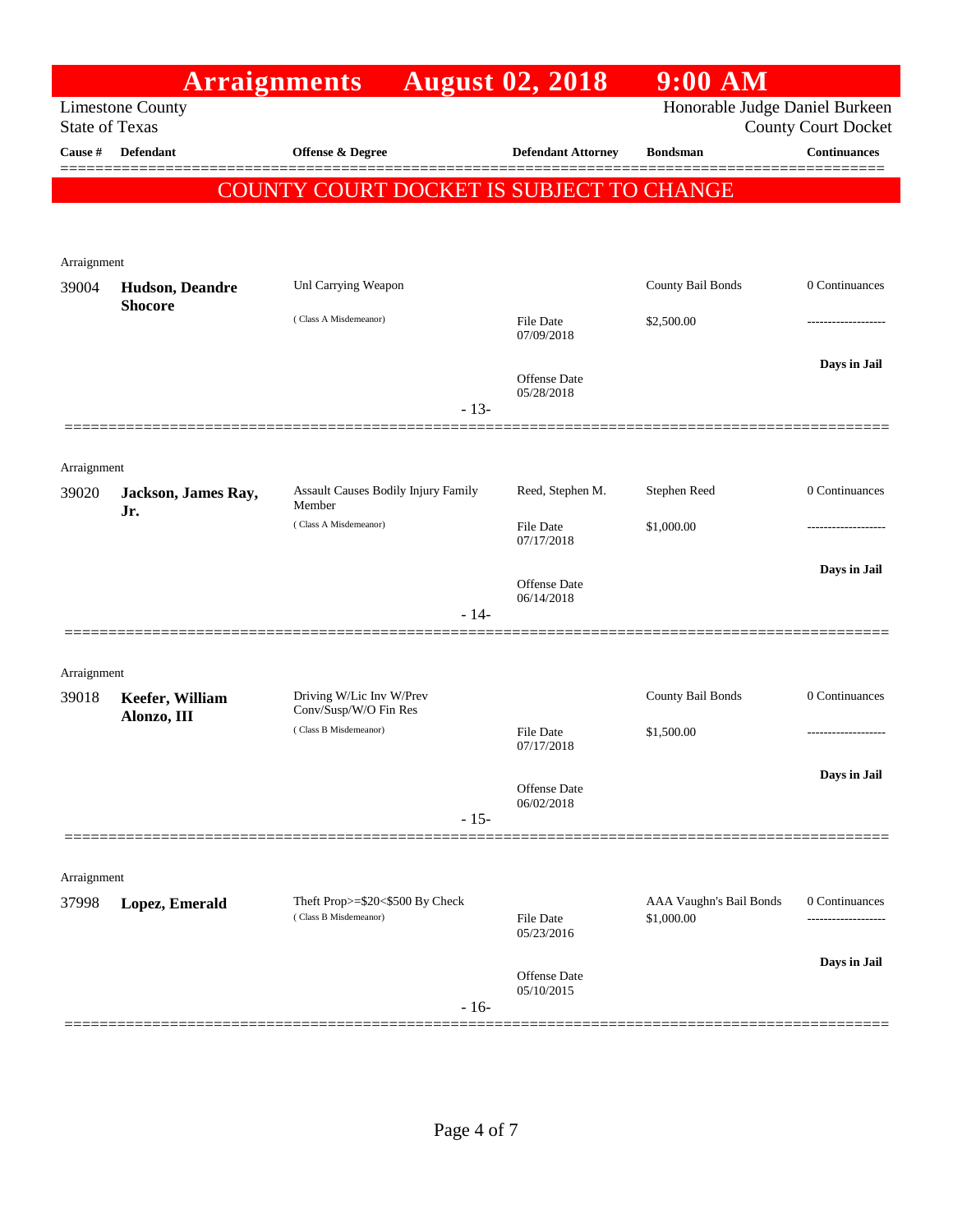|                       |                                    | <b>Arraignments</b>                      | <b>August 02, 2018</b>               | $9:00$ AM         |                                                              |
|-----------------------|------------------------------------|------------------------------------------|--------------------------------------|-------------------|--------------------------------------------------------------|
| <b>State of Texas</b> | <b>Limestone County</b>            |                                          |                                      |                   | Honorable Judge Daniel Burkeen<br><b>County Court Docket</b> |
| Cause #               | Defendant                          | Offense & Degree                         | <b>Defendant Attorney</b>            | <b>Bondsman</b>   | <b>Continuances</b>                                          |
|                       |                                    | COUNTY COURT DOCKET IS SUBJECT TO CHANGE |                                      |                   |                                                              |
|                       |                                    |                                          |                                      |                   |                                                              |
| Arraignment           |                                    |                                          |                                      |                   |                                                              |
| 39017                 | Lugo, Jaime Ibarra                 | Driving While Intoxicated 2nd            | Moore, David E.                      | County Bail Bonds | 0 Continuances                                               |
|                       |                                    | (Class A Misdemeanor)                    | <b>File Date</b><br>07/17/2018       | \$3,000.00        | ----------------                                             |
|                       |                                    |                                          |                                      |                   | Days in Jail                                                 |
|                       |                                    |                                          | Offense Date<br>02/18/2018           |                   |                                                              |
|                       |                                    |                                          | $-17-$                               |                   |                                                              |
| Arraignment           |                                    |                                          |                                      |                   |                                                              |
| 39005                 | Marler, Rachel                     | Poss Marij >2oz<=4oz                     | Reed, Bobby                          | Reed, Bobby       | 0 Continuances                                               |
|                       | Elyzabeth                          | (Class A Misdemeanor)                    | <b>File Date</b><br>07/09/2018       | \$5,000.00        |                                                              |
|                       |                                    |                                          |                                      |                   | Days in Jail                                                 |
|                       |                                    |                                          | Offense Date<br>06/02/2018<br>$-18-$ |                   |                                                              |
|                       |                                    |                                          |                                      |                   |                                                              |
| Arraignment           |                                    |                                          |                                      |                   |                                                              |
| 39012                 | Martinez, Adrian                   | Assault Causes Bodily Injury Family      |                                      | County Bail Bonds | 0 Continuances                                               |
|                       |                                    | Member<br>(Class A Misdemeanor)          | <b>File Date</b><br>07/11/2018       | \$3,000.00        | ------------------                                           |
|                       |                                    |                                          |                                      |                   | Days in Jail                                                 |
|                       |                                    |                                          | Offense Date<br>05/27/2018           |                   |                                                              |
|                       |                                    |                                          | $-19-$                               |                   |                                                              |
|                       |                                    |                                          |                                      |                   |                                                              |
| Arraignment           |                                    | Driving While Intoxicated                |                                      | County Bail Bonds | 0 Continuances                                               |
| 39024                 | <b>McDonald</b> , Davina<br>Louise |                                          |                                      |                   |                                                              |
|                       |                                    | (Class B Misdemeanor)                    | <b>File Date</b><br>07/17/2018       | \$2,000.00        |                                                              |
|                       |                                    |                                          | Offense Date                         |                   | Days in Jail                                                 |
|                       |                                    |                                          | 02/17/2018<br>$-20-$                 |                   |                                                              |
|                       |                                    |                                          |                                      |                   |                                                              |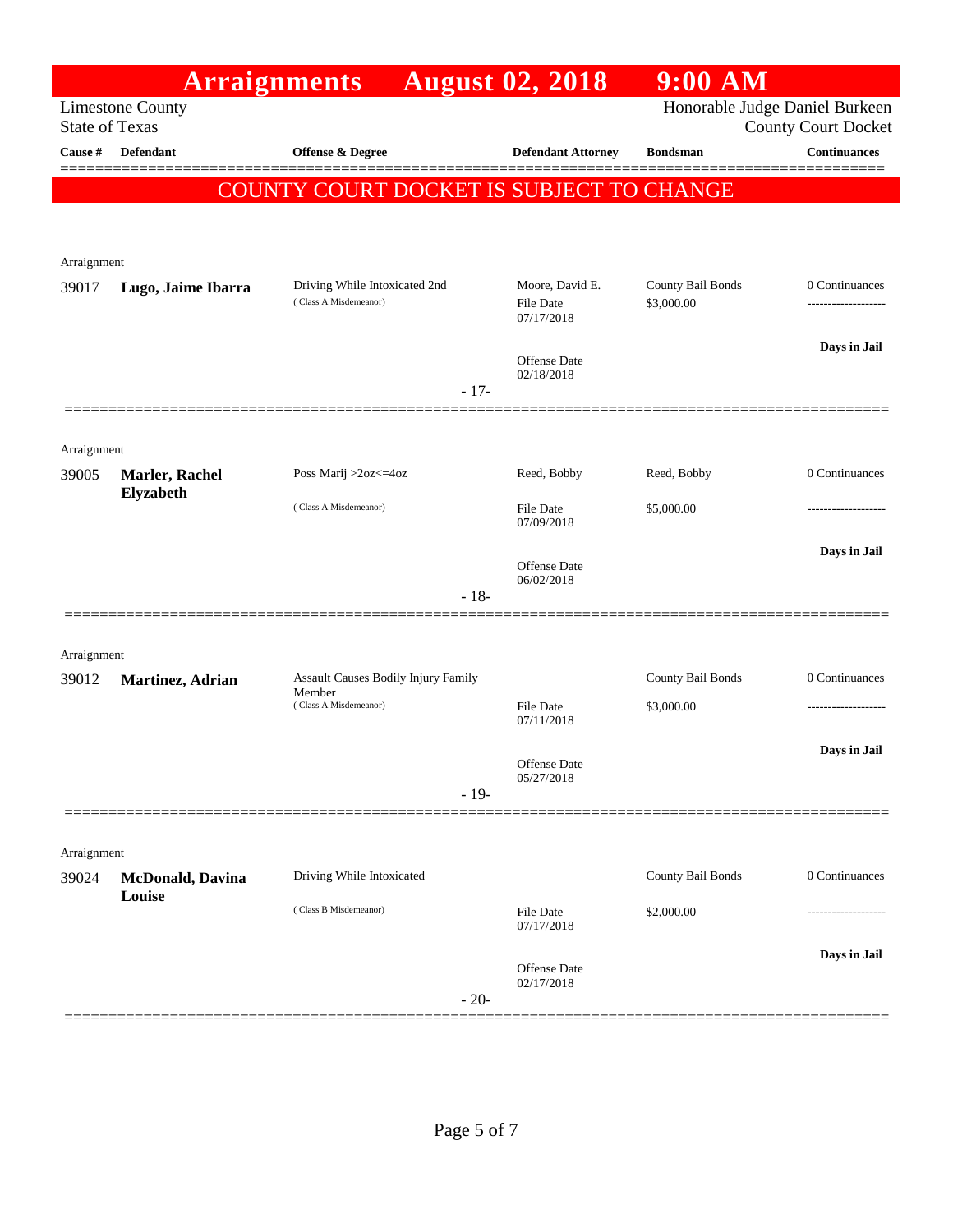|                       | <b>Arraignments</b>         |                                                                     |        | <b>August 02, 2018</b>              | $9:00$ AM                       |                                                              |
|-----------------------|-----------------------------|---------------------------------------------------------------------|--------|-------------------------------------|---------------------------------|--------------------------------------------------------------|
| <b>State of Texas</b> | <b>Limestone County</b>     |                                                                     |        |                                     |                                 | Honorable Judge Daniel Burkeen<br><b>County Court Docket</b> |
| Cause #               | <b>Defendant</b>            | <b>Offense &amp; Degree</b>                                         |        | <b>Defendant Attorney</b>           | <b>Bondsman</b>                 | <b>Continuances</b>                                          |
|                       |                             | COUNTY COURT DOCKET IS SUBJECT TO CHANGE                            |        |                                     |                                 |                                                              |
|                       |                             |                                                                     |        |                                     |                                 |                                                              |
| Arraignment           |                             |                                                                     |        |                                     |                                 |                                                              |
| 39023                 | Ray, Travoy Lamont          | Driving While Intoxicated<br>(Class B Misdemeanor)                  |        | <b>File Date</b>                    | County Bail Bonds<br>\$3,000.00 | 0 Continuances<br>-------------------                        |
|                       |                             |                                                                     |        | 07/17/2018                          |                                 |                                                              |
|                       |                             |                                                                     |        | <b>Offense Date</b>                 |                                 | Days in Jail                                                 |
|                       |                             |                                                                     | $-21-$ | 04/19/2017                          |                                 |                                                              |
|                       |                             |                                                                     |        |                                     |                                 |                                                              |
| Arraignment           |                             |                                                                     |        |                                     |                                 |                                                              |
| 39002                 | Salvato, Frank Lee, Jr.     | Interfer W/Emergency Req For<br>Assistance<br>(Class A Misdemeanor) |        | Cannon, Joe                         | Cannon, Joe                     | 0 Continuances                                               |
|                       |                             |                                                                     |        | File Date<br>06/26/2018             | \$3,000.00                      |                                                              |
|                       |                             |                                                                     |        | Offense Date                        |                                 | Days in Jail                                                 |
|                       |                             |                                                                     | $-22-$ | 04/06/2018                          |                                 |                                                              |
|                       |                             |                                                                     |        |                                     |                                 |                                                              |
| Arraignment           |                             |                                                                     |        |                                     |                                 |                                                              |
| 39016                 | <b>Sanders, Hallie</b>      | Driving While Intoxicated<br>(Class B Misdemeanor)                  |        | Moore, David E.<br><b>File Date</b> | County Bail Bonds<br>\$2,500.00 | 0 Continuances<br>-------------------                        |
|                       |                             |                                                                     |        | 07/17/2018                          |                                 |                                                              |
|                       |                             |                                                                     |        | Offense Date<br>05/06/2018          |                                 | Days in Jail                                                 |
|                       |                             |                                                                     | $-23-$ |                                     |                                 |                                                              |
|                       |                             |                                                                     |        |                                     |                                 |                                                              |
| Arraignment<br>39025  |                             | Assault Causes Bodily Injury Family                                 |        |                                     | County Bail Bonds               | 0 Continuances                                               |
|                       | <b>Solley, James Daniel</b> | Member<br>(Class A Misdemeanor)                                     |        | File Date                           | \$5,000.00                      |                                                              |
|                       |                             |                                                                     |        | 07/19/2018                          |                                 |                                                              |
|                       |                             |                                                                     |        | Offense Date                        |                                 | Days in Jail                                                 |
|                       |                             |                                                                     | $-24-$ | 06/28/2018                          |                                 |                                                              |
|                       |                             |                                                                     |        |                                     |                                 |                                                              |